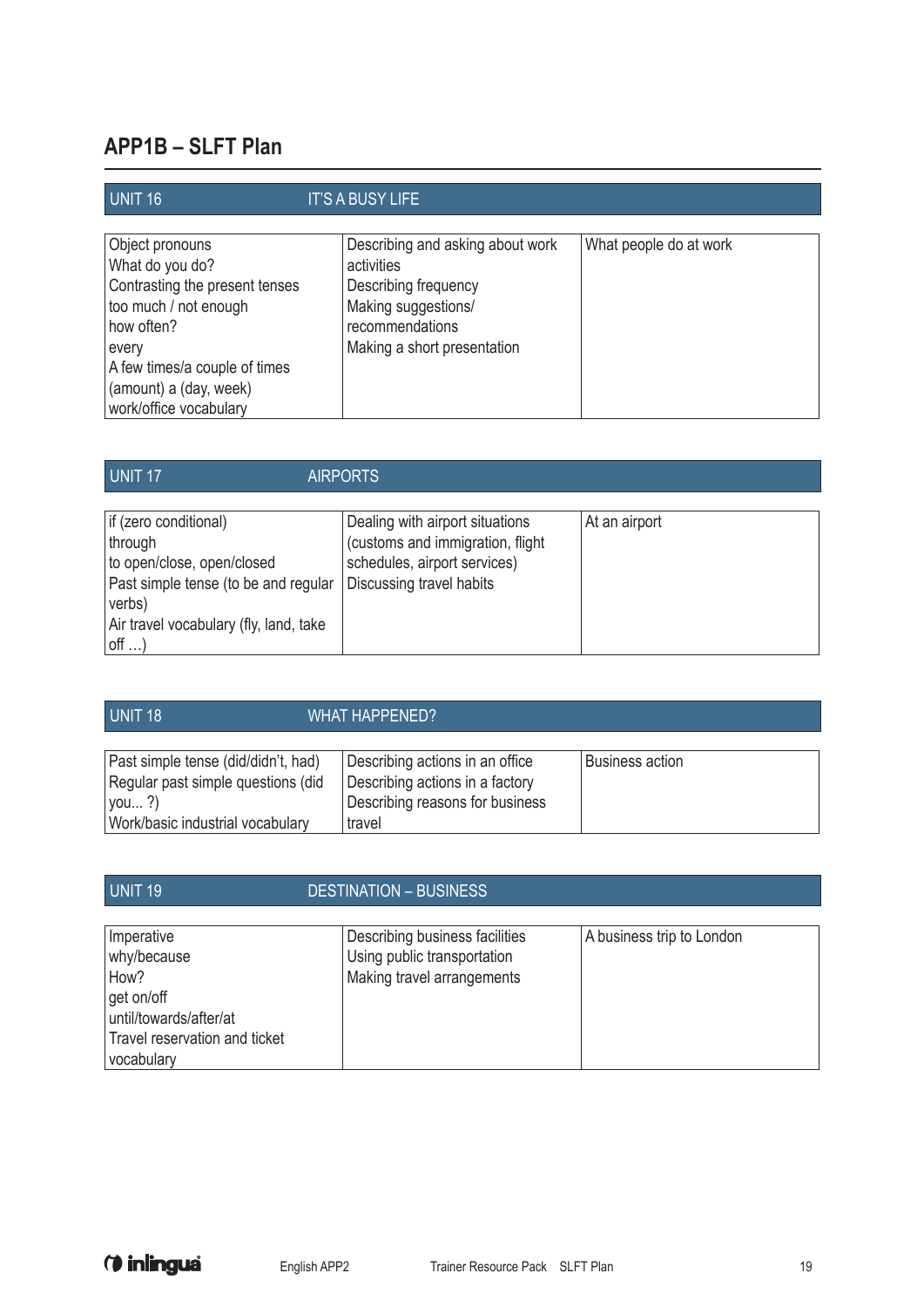| UNIT 20                                                                                                                                                                                            | <b>INTERACTIONS</b>                                                                                                                                                              |                         |
|----------------------------------------------------------------------------------------------------------------------------------------------------------------------------------------------------|----------------------------------------------------------------------------------------------------------------------------------------------------------------------------------|-------------------------|
| Personal status / family vocabulary<br>(married, single, children )<br>have got<br>Past simple tense (irregular verbs<br>- ate, drank, made, wrote, saw,<br>thought $\ldots$ )<br>Hotel vocabulary | Checking in and out at a hotel<br>Understanding hotel facilities<br>Informal conversation with<br>colleagues<br>Asking/answering about family and<br>background<br>Taking a taxi | A convention at a hotel |

| much / many / a lot / a little / a few<br>Relative pronouns (who, which,<br>where)<br>Basic industry-sector vocabulary | Describing an economy<br>Describing relative quantities<br>Referring to statistics and<br>approximate figures | Macro-economic analysis |
|------------------------------------------------------------------------------------------------------------------------|---------------------------------------------------------------------------------------------------------------|-------------------------|
| (consumer, trade, tourism )                                                                                            |                                                                                                               |                         |

| UNIT <sub>22</sub>                                                                                                                                                                                                                                       | <b>FINDING YOUR WAY</b>                                                                                                          |                  |
|----------------------------------------------------------------------------------------------------------------------------------------------------------------------------------------------------------------------------------------------------------|----------------------------------------------------------------------------------------------------------------------------------|------------------|
| straight on/ahead, along, over, turn<br>right/left, on the right/left, in front<br>of, next to, opposite / across from,<br>behind, between<br>Building vocabulary (floor, elevator,<br>stairs $\ldots$ )<br>Street vocabulary (corner,<br>intersection ) | Describing locations in town<br>Asking for and giving directions in<br>town<br>Asking for and giving directions in a<br>building | Finding your way |

| UNIT <sub>23</sub>                                                                                                                                | <b>FLUCTUATIONS</b>                                                                            |                       |
|---------------------------------------------------------------------------------------------------------------------------------------------------|------------------------------------------------------------------------------------------------|-----------------------|
| too/ (not ) enough<br>well/badly<br>when (if)<br>Basic financial vocabulary (stock,<br>lend, investment)<br>Graph vocabulary (increase, go<br>up) | Discussing investment performance<br>Describing current trends<br>Describing business theories | The financial markets |

(*i* inlingua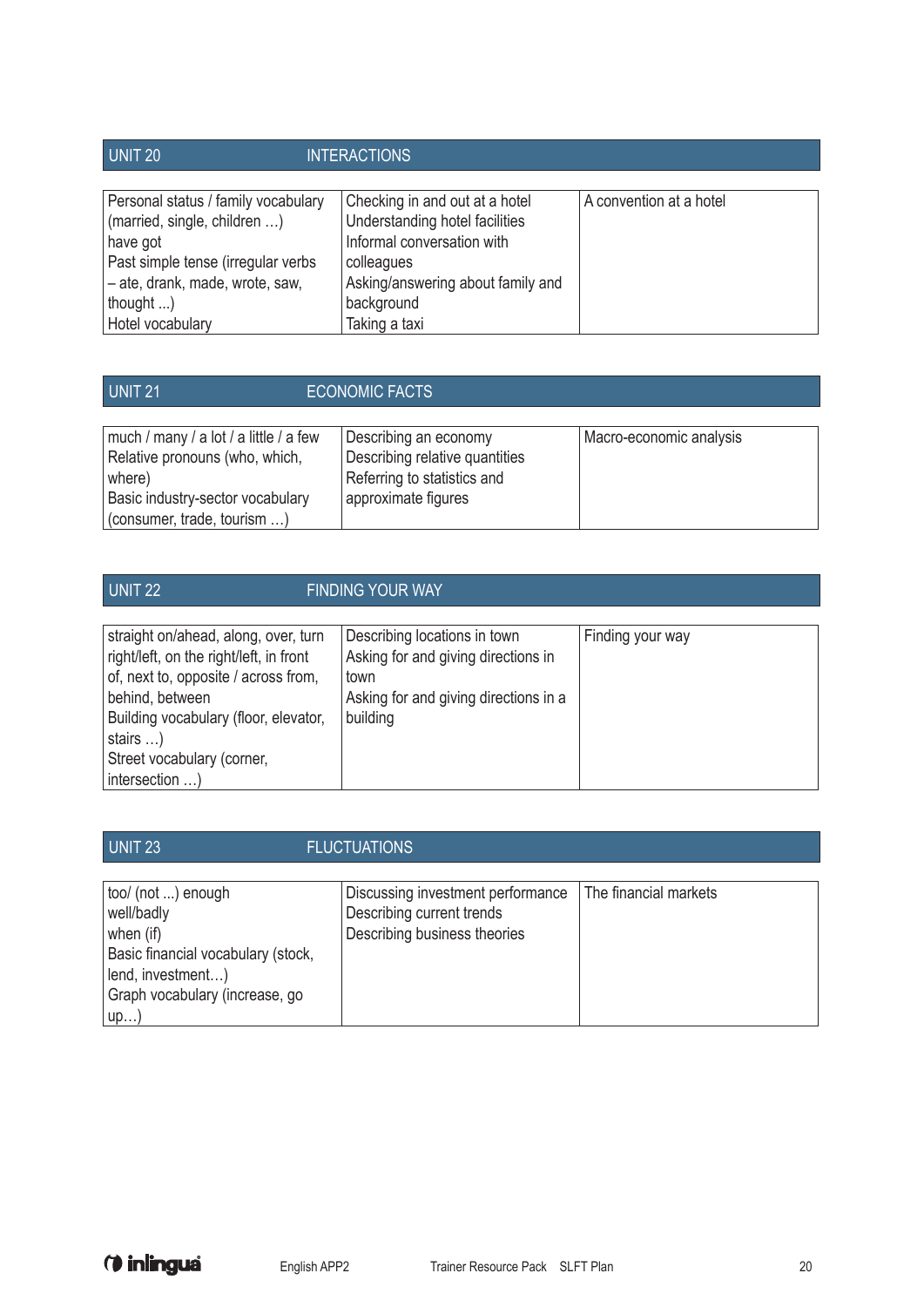| UNIT <sub>24</sub>                                                                                                                                                                                   | <b>GLOBALIZATION</b>                                     |               |
|------------------------------------------------------------------------------------------------------------------------------------------------------------------------------------------------------|----------------------------------------------------------|---------------|
| Comparatives (er, than, more/less, Describing reasons for change<br>better/worse)<br>Superlatives (est, the most/least,<br>the best/worst)<br>different / the same<br>Basic global-market vocabulary | Describing a business model<br>Using economic indicators | Globalization |

## UNIT 25 SPECIFICATIONS AND CHARACTERISTICS

| $ $ (not) as $\ldots$ as<br>the same as<br>without ing<br>how long/wide/high?, length/width/<br>height, area/volume, weigh/weight<br>Vocabulary for specifications | Describing a product range<br>Giving a technical specification<br>Discussing job and staff profiles | Technical specifications |
|--------------------------------------------------------------------------------------------------------------------------------------------------------------------|-----------------------------------------------------------------------------------------------------|--------------------------|
|--------------------------------------------------------------------------------------------------------------------------------------------------------------------|-----------------------------------------------------------------------------------------------------|--------------------------|

| UNIT 26                        | <b>INFORMATION TECHNOLOGY</b>   |                        |
|--------------------------------|---------------------------------|------------------------|
|                                |                                 |                        |
| gerund as object               | Describing job responsibilities | Information technology |
| some/any/no                    | Checking on customer needs      |                        |
| something/anything/nothing     | Presenting a product            |                        |
| somebody/anybody/ nobody (one) | Dealing with problems           |                        |
| such as/like                   |                                 |                        |
| Basic IT vocabulary            |                                 |                        |

| UNIT <sub>27</sub>                                                                                                                                                                                | <b>APPOINTMENTS AND PLANS</b>                                                                                    |                        |
|---------------------------------------------------------------------------------------------------------------------------------------------------------------------------------------------------|------------------------------------------------------------------------------------------------------------------|------------------------|
| Is  convenient?<br>I'm afraid<br>that suits me.<br>Present continuous with future<br>meaning - going to, (I'm looking<br>forward to) -ing<br>want/would like me/you to<br>Vocabulary for planning | Arranging an appointment<br>Presenting a business plan<br>Questioning plans<br>Making arrangements for a meeting | Appointments and plans |

| UNIT 28                                                   | <b>BUSINESS PLANNING</b>                                    |                   |  |
|-----------------------------------------------------------|-------------------------------------------------------------|-------------------|--|
| Phrasal verbs<br>able to<br>Vocabulary for business plans | Describing a career history<br>Describing a company history | Business planning |  |